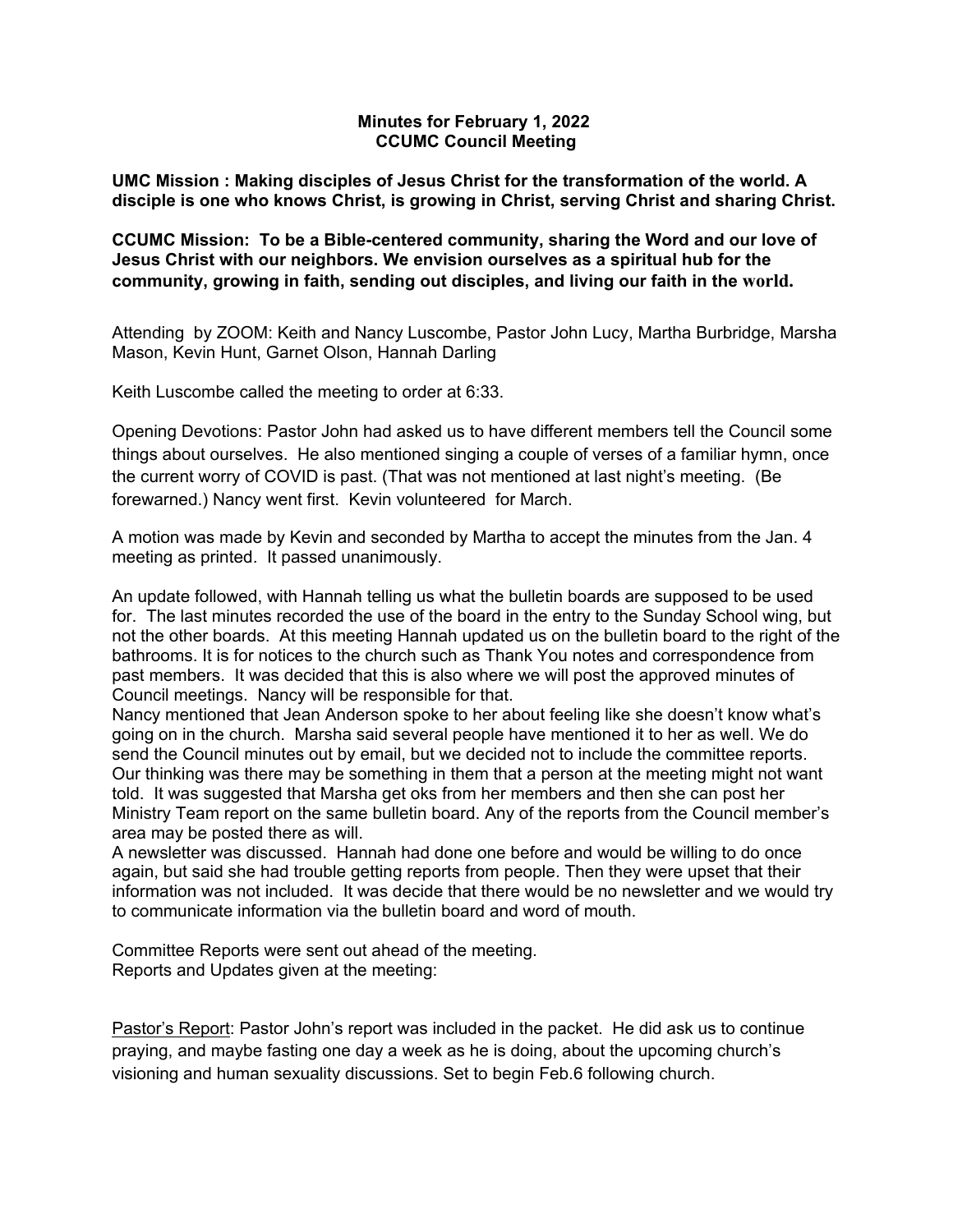Treasurer: Keith questioned the large deficit recorded of January income versus January expenses. Martha said there have been some unplanned expenses like the furnace needing to be worked on 2-3 times and the inspection of the elevator. Side note there, it did not pass inspection and after it is repaired it will need to be inspected again, another charge. Kevin added that there are some things in the budget that can be put off if necessary. He mentioned that the parsonage roof will not need redoing. The trees work to open up for getting more sun to the roof can be postponed. Repairs to the parsonage garage door would be nice to do for the tenants, but again, it can be postponed.

After the discussion above, Martha says she feels we are in a good spot with the finances.

Trustees: No meeting in January but they were told the current tenants of the parsonage were leaving. The trustees were scrambling to find new tenants but the current ones decided to stay. It seems there was some miscommunication and they thought that we were to get a new pastor and would need the parsonage.

UMM: Not currently meeting but did have an impromptu meeting after church one Sunday where they decided to send \$2000 from their funds to the relief efforts in Kentucky.

Ministry Team: Marsha highlighted that she, Jean Anderson and Pastor John will be going to Overlook every other Monday to lead Bible study for the residents of the  $3<sup>rd</sup>$  floor. She also said that Kris Gerrard, Spiritual Growth Coordinator, is planning a movie viewing for February and is looking forward to starting up a men's Bible study again.

YABS are preparing a meal at Dismas House on a regular basis. Pastor told us only 2 can actually go in to cook, but others go and socialize outdoors with the guests.

Lay Leader: Kevin and Pastor are prepared for the church visioning and human sexuality discussions starting Feb. 6.

Right Start: The report from Marilyn Gerrard with statistics of how COVID is going was reviewed. Garnet suggested that the church maintain its current status for now and the group was in agreement. Pastor John thanked everyone for addressing the concerns of many of our church members by continuing as is and being able to continue worshipping in person.

SPRC: No meeting in January but are planning to meet in February

UMW: No meeting in December.

## Lay Leadership Committee: No meeting

Website: Hannah says there is nothing new. She meant including the pictures of the Council members and a blurb about their committee's function. She is still waiting for them. Now instead of a blurb she would like a 30-60 second video of us telling what our committee does.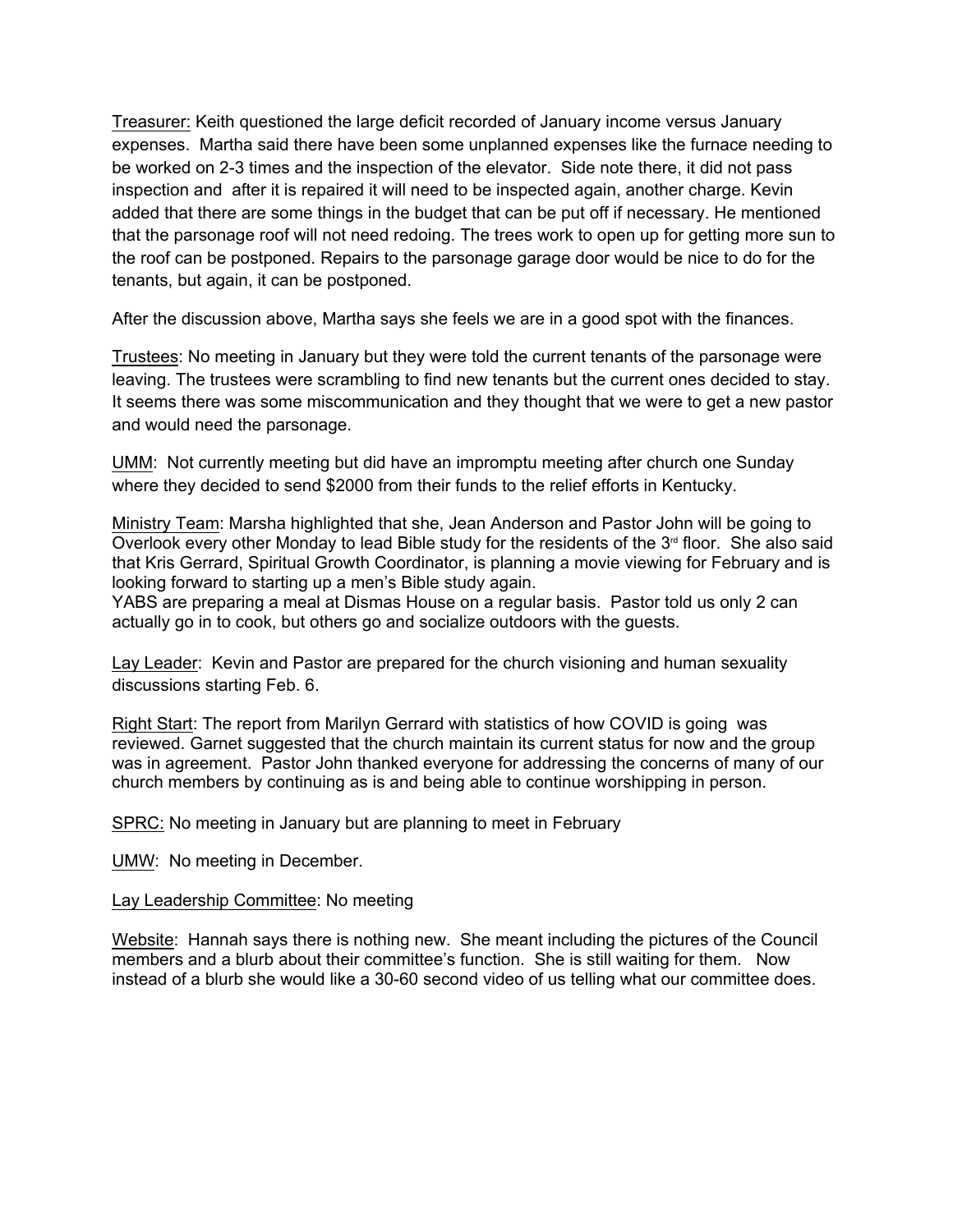Garnet brought up that Robin McFee was at last month's meeting. She asked about if church members not on the Council are allowed to come. The answer is yes, every church member is welcome. They do not have a vote but may speak if the chair recognizes them. Keith mentioned that in our previous churches there were 'Members at Large" elected to the Council. It was decided that we should encourage church members to come. The best way to do that is to invite them specifically. John will ask his volunteer office assistants to call a couple every month to invite them.

## Old Business:

# Signage:

Kevin reported that he looked back at his notes from previous years when signage was discussed. A really nice non-electric sign was in the \$7,000 range and electric ones were twice that. He shared his screen with us and the sign was great but probably out our current budget.

# Safe Sanctuary Policy:

Kevin asked if it would be prudent to have someone else look at it. Nancy said that all the churches have them and they are pretty much the same. John said he would send it to our DS, Rev. Megan Stowe, to review.

Kevin made a motion and it was seconded, to accept the policy with the typo fixed. This is with the understanding that after the DS sees it there is nothing she sees a problem with. It passed unanimously.

# Leadership Visioning:

The leadership visioning meeting is still on track for March 26. It is expected that the congregational conversations will be only 5 weeks.

## Building use calendar reminder:

When your committee meets in the church please be sure to record it and the length of time on the big calendar to the left of the office door.

## New Business:

John brought up the rental policy of the parsonage. He suggested the lease go for 1 year starting and ending June 30, because pastors generally begin their appointments July 1. After discussion among us it was decided that the end of May might be a better date, and certainly no later than June 15, so there is time to get the parsonage ready for the next pastor. Pastor also mentioned that some pastors are actually allowed to move a couple of weeks earlier as he and Danielle did.

He would like the Trustees and the SPRC to write these policies together and bring them to the Council for approval.

There was also discussion if the parsonage rental was "paying for itself." Martha said she and Gary sat down together last year to crunch numbers and the rental does cover the costs. She is happy to revisit it again this year.

A motion was made by Martha to ask the Trustees and the SPRC to write a new lease agreement running yearly from no later than June 15 to June 15. Kevin seconded it and it passed unanimously.